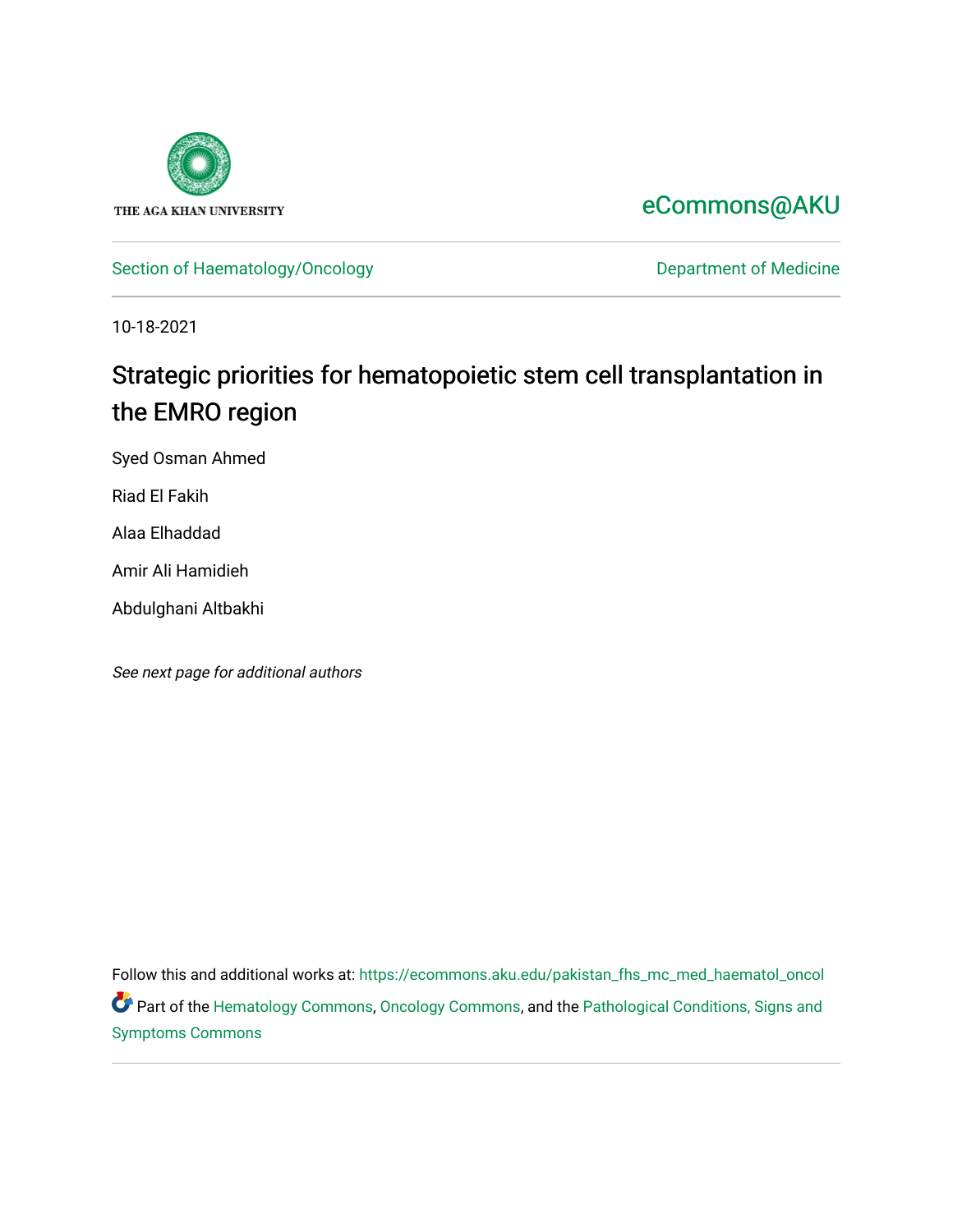### Authors

Syed Osman Ahmed, Riad El Fakih, Alaa Elhaddad, Amir Ali Hamidieh, Abdulghani Altbakhi, Qamar-Un-Nisa Chaudhry, Ali Bazarbachi, Salman Adil, Murtadha Al-Khabori, and Tarek Ben Othman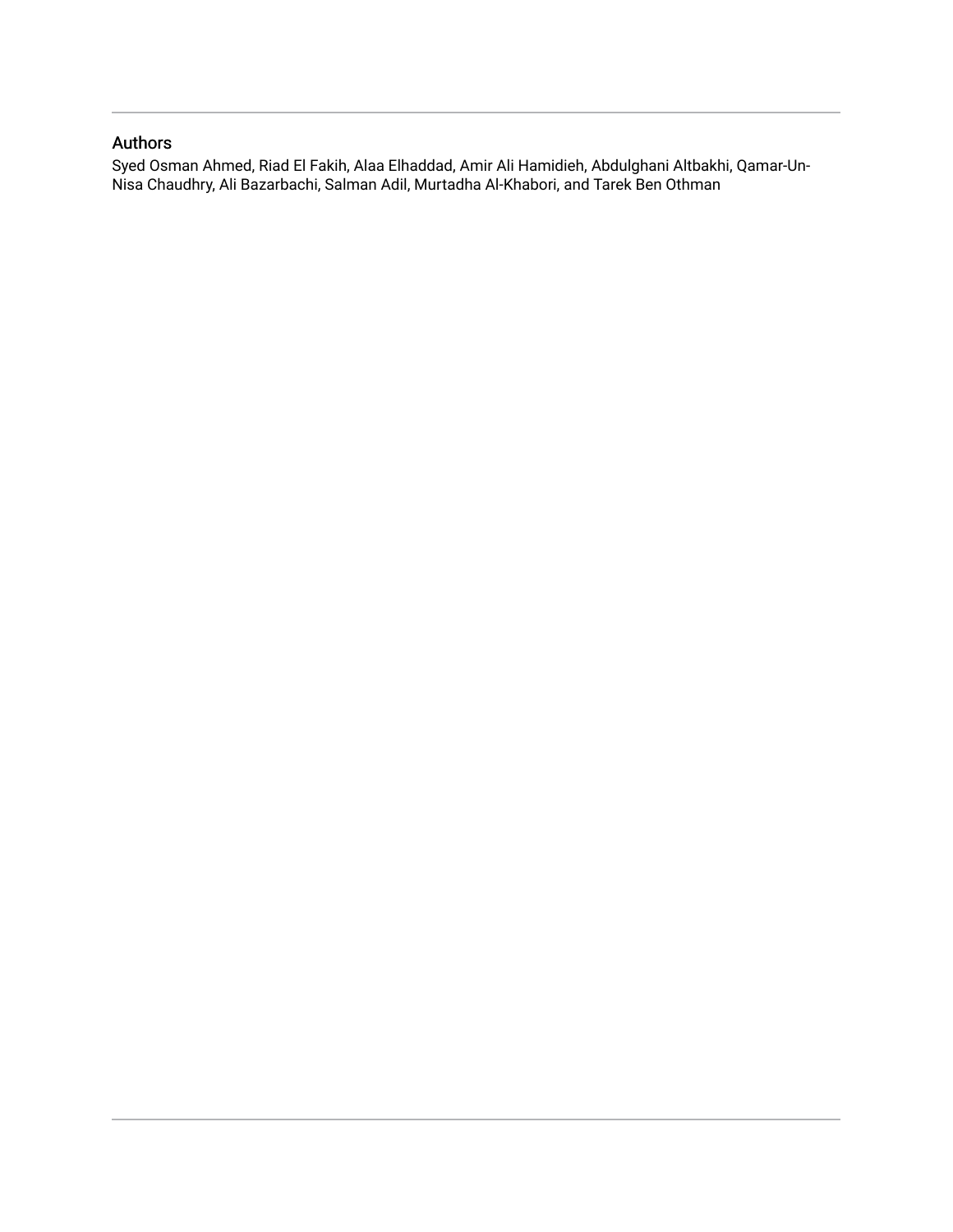[Hematol Oncol Stem Cell Ther xxx \(xxxx\) xxx](https://doi.org/10.1016/j.hemonc.2021.09.006)



21 October 2021

1

Available at <www.sciencedirect.com>

## **ScienceDirect**

journal homepage: [www.elsevier.com/locate/hemonc](http://www.elsevier.com/locate/hemonc)

### <sup>2</sup> REVIEW ARTICLE

- Strategic priorities for hematopoietic stem <sup>5</sup> cell transplantation in the EMRO region 6 7
- <sub>s</sub> Syed Osman Ahmed<sup>a</sup>, Riad El Fakih<sup>a,\*</sup>, Alaa Elhaddad <sup>b</sup>, Amir Ali Hamidieh <sup>c</sup>,
- , Abdulghani Altbakhi <sup>d</sup>, Qamar-Un-Nisa Chaudhry <sup>e</sup>, Ali Bazarbachi <sup>f</sup>,
- 10 Salman Adil<sup>g</sup>, Murtadha Al-khabori h, Tarek Ben Othman <sup>i</sup>, Javid Gaziev <sup>j</sup>,
- 11 Mohamad Khalaf <sup>k</sup>, Salem Alshammeri <sup>I</sup>, Sultan Alotaibi <sup>m</sup>,
- 12 Mohammed Alshahrani<sup>m</sup>, Mohamed Amine Bekadja<sup>n</sup>, Ahmad Ibrahim<sup>o</sup>,
- 13 Adel Mohammed Al-Wahadneh P, Muna Altarshi <sup>q</sup>, Ahmad Alsaeed <sup>r</sup>,
- 14 Abdellah Madani <sup>s</sup>, Miguel Abboud <sup>f</sup>, Husam Abujazar <sup>d</sup>, Mohamad Bakr <sup>j</sup>,
- 15 Ibraheem Abosoudah [t](#page-3-0), Jean El Cheikh f, Ahlam Almasari t, Feras Alfraih a,
- 16 Helen Baldomero <s[u](#page-3-0)p>u</sup>, Hassan Elsolh<sup>a</sup>, Dietger Niederwieser V, W
- 17 Naeem Chaudhri<sup>a</sup>, Mahmoud Aljurf<sup>a</sup>
- $18$  a King Faisal Specialist Hospital and Research Center, Riyadh, Saudi Arabia
- 19 bNational Cancer Institute, Cairo University, Cairo, Egypt
- <sup>c</sup> Tehran University of Medical Sciences, Hematology, Oncology & SCT Research Ctr., Tehran, Iran
- <sup>d</sup> King Hussein Cancer Center, Amman, Jordan
- <sup>e</sup> Armed Forces Bone Marrow Transplant Centre/National Institute of Blood and Marrow Transplant, Rawalpindi, Pakistan
- <sup>23</sup> <sup>f</sup> Department of Hematology/Oncology, American University of Beirut Medical Center, Beirut, Lebanon
- <sup>9</sup> Department of Oncology, the Aga Khan University, Karachi, Pakistan
- <sup>h</sup> Sultan Qaboos University, Muscat, Oman
- **26** <sup>i</sup> Center National de Greffe de Moelle Osseuse de Tunis, Tunis, Tunisia
- <sup>27</sup> <sup>j</sup> <sup>3</sup> National Center for Cancer Care & Research Hamad Medical Corporation, Doha, Qatar
- <sup>k</sup> Maadi Armed Forces Medical Compound Hematology/Oncology Hospital, Cairo, Egypt
- <sup>29</sup> <sup>l</sup> <sup>l</sup> Faculty of Medicine, Kuwait University, Jabriya, Kuwait
- <sup>30</sup> <sup>m</sup> Prince Sultan Military Medical City, Riyadh, Saudi Arabia
- 31 <sup>n</sup>University Hospital Establishment 1st Nov, Oran, Algeria
- 32 <sup>o</sup> Makassed General Hospital and Middle East Institute of Health Beirut, Lebanon
- <sup>33</sup> P Department of Pediatrics, Queen Rani Children's Hospital, Amman, Jordan
- 34 <sup>q</sup> The Royal Hospital, Muscat, Oman
- <sup>35</sup> <sup>r</sup> <sup>r</sup> King Abdulaziz Medical City, Ministry of National Guard, Jeddah, Saudi Arabia
- 36 <sup>s</sup> Hematology, Pediatric Oncology, Ibn Rochd University Hospital, University of Hassan II, Casablanca, Morocco

\* Corresponding author at: Oncology Centre, Department of Adult Hematology and Stem Cell Transplant, King Faisal Specialist Hospital and Research Center, PO Box 3354, Riyadh 11211, Saudi Arabia.

E-mail address: [riadfakih@hotmail.com](mailto:riadfakih@hotmail.com) (R. El Fakih), .

### <https://doi.org/10.1016/j.hemonc.2021.09.006>

1658-3876/© 2021 King Faisal Specialist Hospital & Research Centre. Published by Elsevier Ltd.

This is an open access article under the CC BY-NC-ND license ([http://creativecommons.org/licenses/by-nc-nd/4.0/\)](http://creativecommons.org/licenses/by-nc-nd/4.0/).

Please cite this article as: S.O.Ahmed, R.El Fakih, A.Elhaddad et al., Strategic priorities for hematopoietic stem cell transplantation in the EMRO region, Hematol Oncol Stem Cell Ther, <https://doi.org/10.1016/j.hemonc.2021.09.006>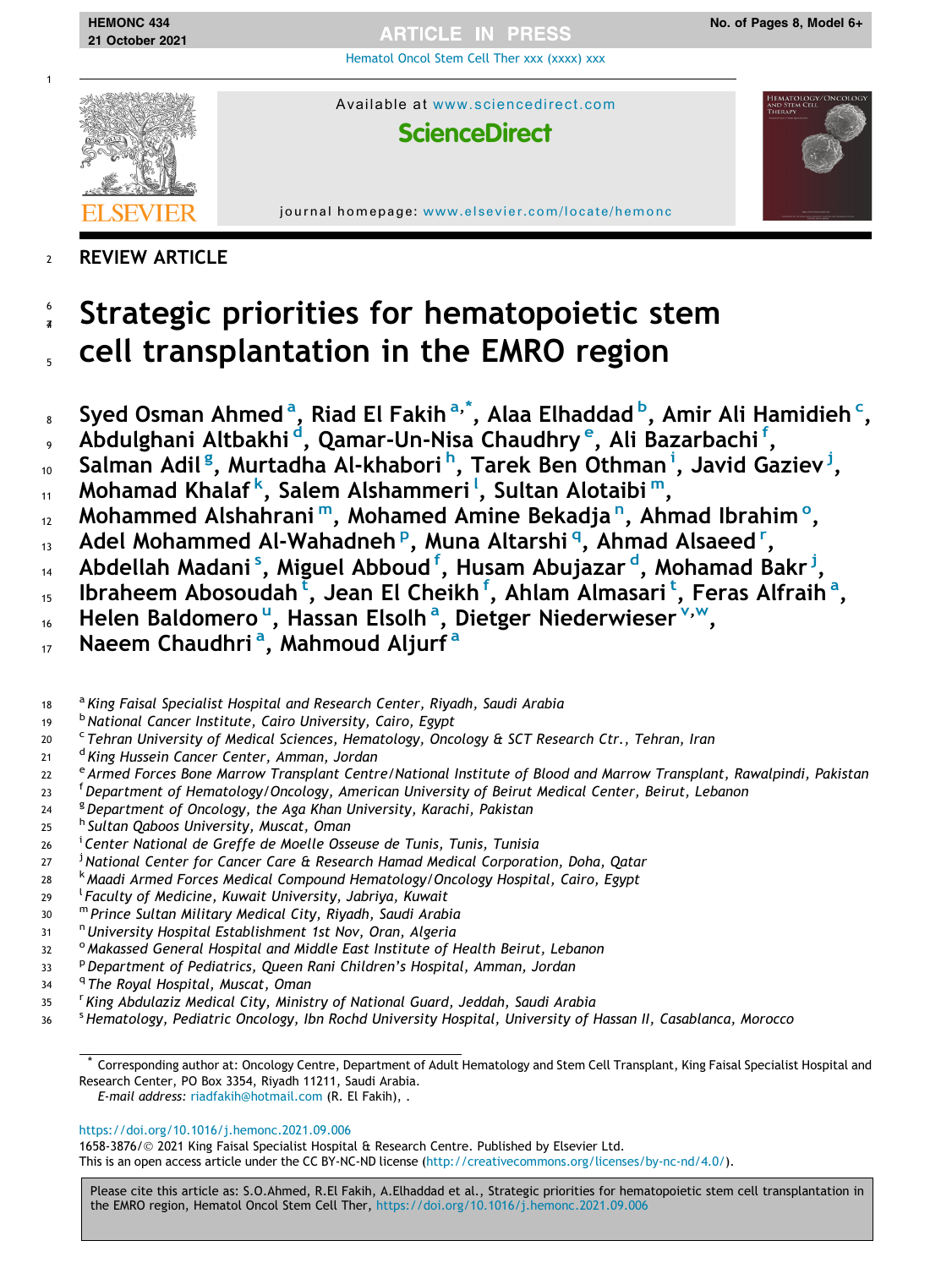### <span id="page-3-0"></span>S.O.Ahmed, R.El Fakih, A.Elhaddad et al. HEMONC 434 **No. of Pages 8, Model 6+**<br>21 October 2021 2014 2014 21 No. of Pages 8, Model 6+

<sup>t</sup> King Faisal Specialist Hospital and Research Center, Jeddah, Saudi Arabia

- 38 University Hospital Basel, Basel, Switzerland
- 39 Vaichi Medical University Hospital, Nagakute, Japan
- <sup>w</sup> University Leipzig, Germany
- Received 15 July 2021; accepted 23 September 2021
- 

**KEYWORDS**  Eastern Mediterranean; 46 EMRO;<br>47 Hemat<br>48 HSCT: Hematopoietic cell; 48 HSCT;<br>{{{}}  $\frac{18}{49}$  Strategic priorities;<br> $\frac{58}{49}$  Transplantation pro  $\frac{58}{99}$  Transplantation program; **WBMT** 52<br>44 **Abstract**  The World Health Organization-designated Eastern Mediterranean region (EMRO) consists of 22 countries in North Africa and Western Asia with a collective population of over 679 million. The area comprises some of the wealthiest countries per capita income and some of the poorest. The population structure is also unique and contrasts with western countries, with a much younger population. The region sits in the heart of the thalassemia belt. Many countries have a significant prevalence of sickle cell disease, and cancer is on the rise in the region. Therefore, the strategic priorities for the growth and development of hematopoietic stem cell transplan- tation (HSCT) differ from country to country based on resources, healthcare challenges, and prevalent infrastructure. Thirty-one reporting teams to the Eastern Mediterranean Blood and Marrow Transplantation Group have active HSCT programs in 12 countries; allogeneic trans- plants outnumber autologous transplants, and the proportion of allotransplants for non- malignant conditions is higher in the EMRO region than in Western Europe and North America. The vast majority (99%) of allotransplants are from matched related donors. Matched unrelated donors and other alternate donor transplants are underutilized. The chance of finding a matched related donor for allografts is higher, with a significant chance of finding matched donors among non-sibling related donors. Reasons for relatively lower rates of transplants com- pared with other countries are multifactorial. Capacity building, development of newer cen- ters, innovative funding, and better utilization of information technology are required to make transplantation as an accessible modality to more patients. Cost-effectiveness and cost-containment, regulation, and ensuring quality will all be priorities in planning HSCT devel- opment in the region. 2021 King Faisal Specialist Hospital & Research Centre. Published by Elsevier Ltd. This is an open access article under the CC BY-NC-ND license ([http://creativecommons.org/licenses/by-nc-](http://creativecommons.org/licenses/by-nc-nd/4.0/) [nd/4.0/](http://creativecommons.org/licenses/by-nc-nd/4.0/)). 

#### Contents

| 82 |  |
|----|--|
| 83 |  |
| 84 |  |
| 85 |  |
| 86 |  |
| 87 |  |
| 88 |  |
| 89 |  |
| 90 |  |
| 91 |  |
| 92 |  |
| 93 |  |

#### Introduction

 In nearly six decades since E. D. Thomas first performed bone marrow transplants in patients with leukemia, hematopoietic stem cell transplantation (HSCT) has gone from being an experimental therapy, considered by early critics to be dangerous and futile, to a potentially lifesaving therapy that is a standard of care for many diseases. 101 Between 1957 and 2019, over 1.5 million transplants were 102 recorded, and thousands of lives have been saved  $[1,2]$ . 103 The transplant activity is currently increasing at an unprece-<br>104 dented pace, with more than 90,000 transplants carried out 105 annually worldwide; however, most of these are carried out 106 in developed countries  $[2]$ . With each decade, the efficacy  $107$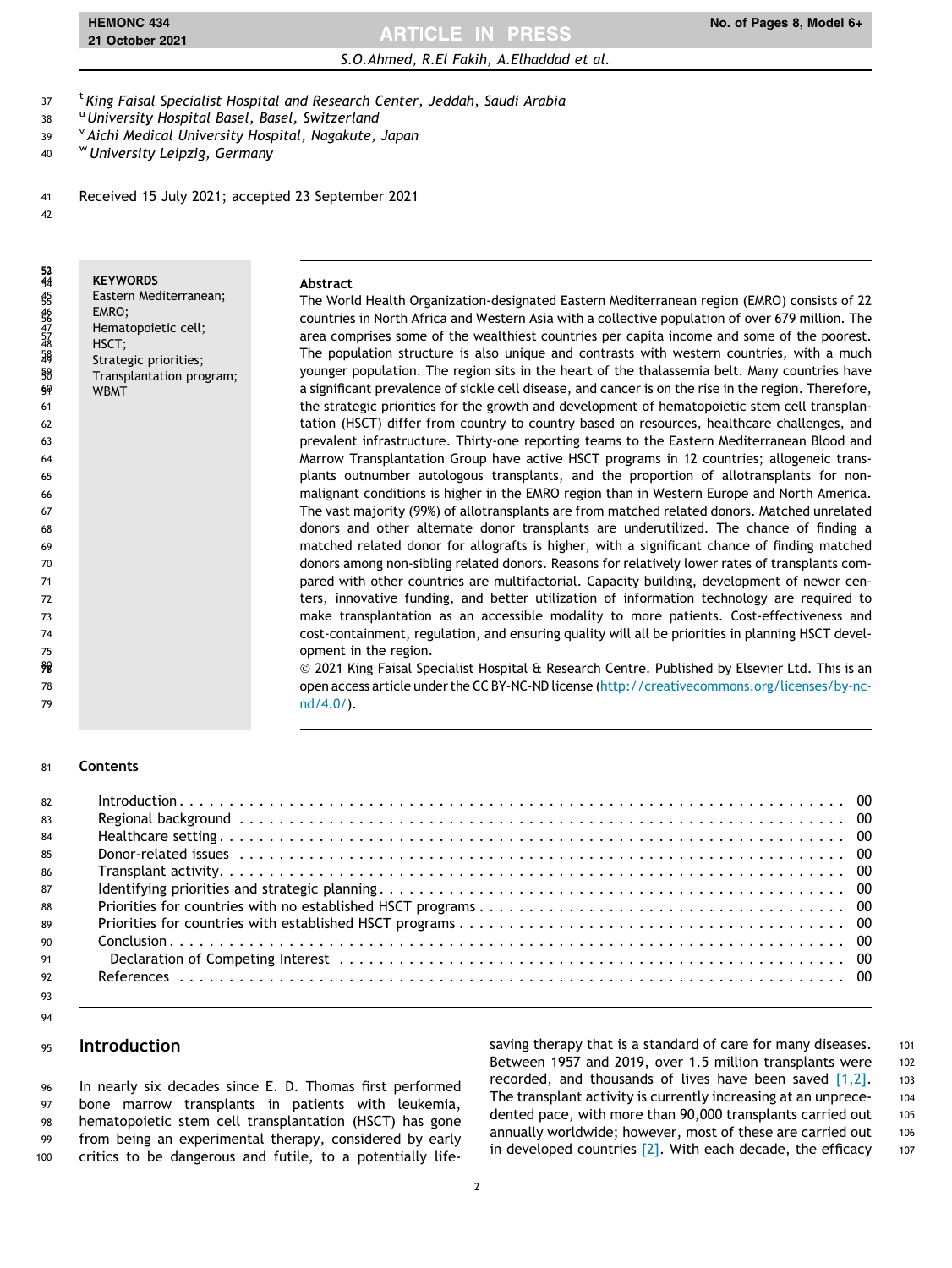and safety of the procedure is improving, and new trans-109 plant centers are established [\[3\].](#page-8-0) More than 1,500 centers exist across the five continents; however, the pace of trans- plant adoption and the center density according to the pop- ulation is disproportionately larger in North America and 113 Europe than in other parts of the world  $[4,5]$ . The World Health Organization divides the world into several regions with regional offices (namely the Americas, Africa, South- East Asia, Europe, Eastern Mediterranean, and Western Pacific). The Eastern Mediterranean regional office (EMRO) represents 22 countries in North Africa and Western Asia with diverse resources and per capita income. Thirty-one teams in 12 EMRO countries have reported stem cell trans- plant; however, the transplant activity is still lower than that in countries in the northern hemisphere with a similar population, and populations in almost half of the EMRO countries do not have access to transplant programs. The Eastern Mediterranean Blood and Marrow Transplantation (EMBMT) Group was established in 2007 as a collaborative platform to promote transplantation in the region and allow 128 collaboration between centers in the region  $[6,7]$ . Here we discuss some of the strategic priorities that countries may want to address to increase the access and availability of transplants for the EMRO population.

#### 132 Regional background

 The EMRO comprises countries that economically fall into four categories: the high income, upper-middle income, lower-middle income, and low income. In this regard, the region is characterized by starkly contrasting levels of wealth of even neighboring nations. Qatar, Kuwait, and Saudi Arabia have gross domestic products (GDPs) per capita of \$61,650, \$30,000, and \$20,178, respectively. In contrast, 140 they are juxtaposed with some of the poorest countries such as Somalia (per capita GDP \$348), Yemen (per capita GDP  $\frac{1}{2}$  \$620), and Djibouti (per capita GDP \$3,074) [\[8\].](#page-8-0) The vast majority of the population in the EMRO (70%) live in lower-income or lower-middle-income countries. Given the economic disparity in the region, priorities and recom- mendations can hardly be generalized across the region. Many of these countries do not have access to the most basic healthcare provisions. The population of the region is also quite distinct from the Western world. In the Middle East and North African countries, 30% of the population is under 14 years of age compared with the European Union 152 (16%) or North America (19%)  $[9]$ . In addition, the region is characterized by changing population demographics. As the growth rate is expected to decrease, families become smaller and many societies become more urbanized. This will be expected to impact HSCT in many ways, including the chance of finding a sibling donor.

#### 158 Healthcare setting

 The healthcare issues are also unique to the region related to those diseases for which an HSCT may be carried out, or may complicate a transplant. Cancer is one of the top causes of death in the EMRO region, while the top five causes of disability-adjusted life years are ischemic heart

disease, lower respiratory tract infections, preterm birth 164 complications, diarrheal diseases, and congenital anomalies 165 [\[10\]](#page-8-0). Most, if not all, of the EMRO region falls within the tha- 166 lassemia belt. For patients with beta-thalassemia in the 167 region, only 17% of patients who need transfusions receive 168 them. More than 7,000 deaths occur per year due to lack 169 of transfusions, and over 28,000 patients have inadequate 170 or no chelation, leading to over 1,400 deaths per year due 171 to iron overload  $[11]$ . While epidemiologic data do not exist  $172$ for the prevalence of aplastic anemia in the Middle East, 173 comparative data indicate a higher prevalence of aplastic 174 anemia in Asia than in Europe and North America by approx- 175 imately 2-3 folds  $[12]$ . Transplantation data, which may be 176 used as a surrogate indicator of prevalence, suggest that as 177 an indication, aplastic anemia may be more prevalent: 20% 178 of allografts in the EMRO region were for aplastic anemia 179 compared with 5% in the European Society for Blood and 180 Marrow Transplantation (EBMT) registry, and a proportion 181 of these would have been transplanted in the EMRO coun- 182 tries reporting to the EBMT [\[13,14\]](#page-8-0). Again patients with 183 non-malignant diseases are more likely to present late, 184 often with infections and significant iron overload. This 185 has implications on the risk of morbidity and mortality of 186 the transplant procedure [\[7\]](#page-8-0). Several infection-related 187 issues are pertinent for transplant programs in the region. 188 Cytomegalovirus seropositivity is reported to be as high as 189 100% among recipients in Saudi Arabia and donors and recip- 190 ients in Pakistan [\[7\]](#page-8-0). There is high seropositivity for hepati-<br>191 tis B in Egypt, Jordan, Oman, Palestine, Yemen, and Saudi 192 Arabia. Hepatitis C is highly endemic in Egypt, which also 193 has a high prevalence of schistosomiasis [\[5\].](#page-8-0) 194

#### **Donor-related issues** 195

The family size is larger in the EMRO countries than in Eur- 196 ope and the United States, which increases the chances of 197 finding matched sibling donors  $[15]$ . The likelihood of finding 198 a sibling donor has been reported to be as high as 63% in 199 Saudi Arabia and 70% in Pakistan versus 13–51% in the Uni- 200 ted States  $[16]$ . In addition, consanguinity is not uncommon 201 in the EMRO region. While consanguinity rates are low in 202 Europe, countries of the EMRO region may have consanguin- 203 ity rates as high as 67% in some countries  $[17]$ . This allows a 204 further pool of donors in patients who may not have a 205 matched sibling donor or where matched unrelated donor 206 (MUD) registries are unavailable. One study from Iran 207 reported 109 non-sibling matches found in 523 searches 208  $(20%)$  [\[18\].](#page-8-0) A similar experience has been reported from Jor- 209 dan  $[19]$ . This is an important pool that is unique not only in 210 being more easily accessible and thus reducing time to 211 transplant, but these donors are also likely to be more moti- 212 vated to donate to a relative. This also warrants exploring 213 an alternative donor search algorithm for countries with 214 high levels of consanguinity, large families, and no volun-<br>215 teer donor registries. 216

#### Transplant activity 217

The EMBMT Group has reported transplant activity since the 218 inception of transplantation in the region in 1984. Data have 219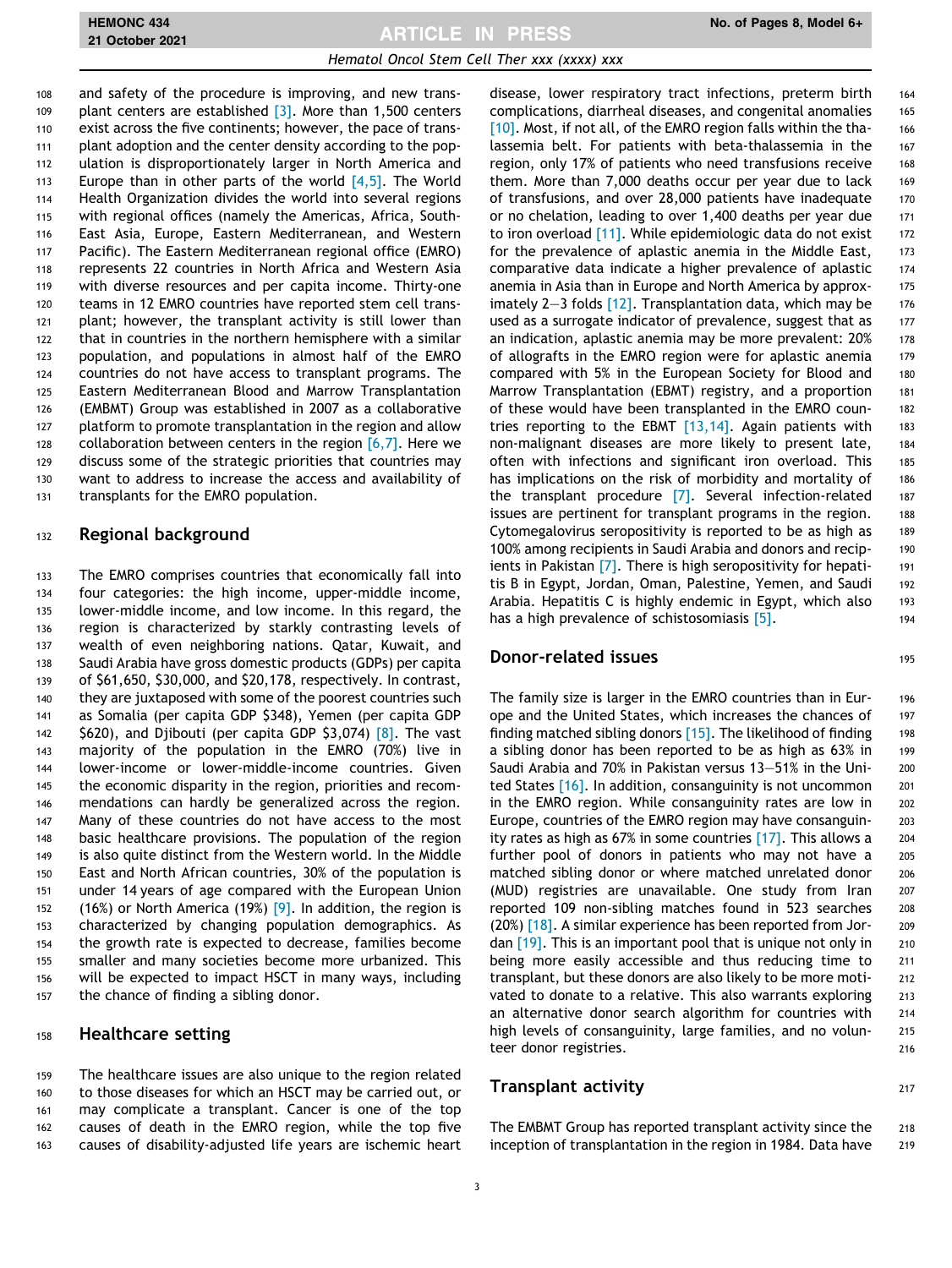been collected up to 2012, with a total of 15,388 transplants 221 carried out  $[4,7,13,20-22]$ . Of these, and in contrast to data reported by EBMT and Center for International Blood and Marrow Transplant Research where autografts outnum- ber allografts, 10,578 (68%) were allografts. Nearly all allo- grafts in the EMRO region and Africa are from family donors versus 57% in the Americas and 48% in Europe [\[1\]](#page-8-0). Negligible MUD transplants are carried out due to the unavailability of functioning MUD registries in most countries. In addition, and as stated above, there is a much higher chance of find- ing a matched related donor. Only 10% of allogeneic trans- plants are for non-malignant disorders in the Americas and Europe versus 34.5% in the EMRO region and Africa. The sur- vey carried out by the EMBMT for 2011–2012 gathered reports from 21 centers in nine countries, though more countries have since started programs (Qatar, Kuwait, Bah- rain, etc.). The median number of transplants during 2011– 2012 was 47 transplants per center per year (range, 4–373) [\[13\]](#page-8-0), but the transplant rates per 10 million population remain very low compared with the rates in Europe as reported to the EBMT [\[14,23\]](#page-8-0). It varied in 2011 from 0.3 per year in Pakistan to 25 per year in Lebanon, with a med-242 ian of 9.2 per 10 million per year  $[13]$ . As of the 2012 survey, the most common indication for allogeneic transplants was acute leukemia in first remission and beyond (45%), fol- lowed by bone marrow failure syndromes (20%), thalassemia (10%), and primary immune deficiency (7.8%). Furthermore 63% of allografts were myeloablative; bone marrow was a source of hematopoietic cells in 28%, peripheral blood in 68%, and umbilical cord transplants made up 6%. The most common indications for an auto transplant were similar to western practices, namely plasma cell dyscrasias (37.7%), Hodgkin lymphoma (21%), non-Hodgkin lymphoma (22.4%), and neuroblastomas (13.5%) [\[13\]](#page-8-0). As reported by Gratwohl et al., transplant rates in the region were 47.7 (range, 2.8–95.3) in the Eastern Mediterranean and Africa com- pared with 268.9 (range, 5.7–792.1) in Europe. Multiple fac- tors, macroeconomic (gross national income [GNI] per capita, team density, and team distribution) and microeco- nomic (team sizes, team experience, and innovator status), contribute to variation in transplant rates. Greater health- care expenditure and a higher human development index, more donors, bigger cord blood banks are all factors that 263 affect transplant rates  $[1,13]$ . An important consideration is whether transplant rates are increasing sufficiently. The total number of transplants was 392, 973, and 1,413 for 2000, 2005, and 2010, respectively, constituting a 260% increase over the last decade. The HSCT rate of transplants per 10 million population was 10.6, 23.9, and 33.6, respec- tively, constituting a 210% increase in rates over 10 years. HSCT rates were increasing at a rate greater than the increase in population in these countries. This is important 272 for transplant planning of resources and staffing levels [\[21\]](#page-9-0).

#### 273 Identifying priorities and strategic planning

 Cancer is one of the major causes of morbidity and mortal- ity around the world. Statistical predictions expect much of the cancer burden (incidence, morbidity, and mortality) in 277 the developing world [\[24,25\].](#page-9-0) This disproportionate distri-bution of cancer burden is multifactorial (poor access to advanced diagnostic and therapeutic modalities, near 279 absence of research and epidemiologic data, paucity of can- 280 cer control and prevention strategies, etc.) [\[26,27\].](#page-9-0) This 281 disparity may even get wider, as the young population in 282 the developing countries will accelerate the population 283 growth and, as such, the demand for medical care  $[28]$ . 284 These facts highlight the importance of adopting policies 285 to close the gap and facilitate transplants in the 286 ''increasing-demand" countries. The first step toward this <sup>287</sup> goal is to understand the challenges faced in these countries 288 and implement strategies to address the priorities. Author- 289 ities involved in the transplant program's establishment/de- 290 velopment will have to extensively plan and study the 291 various aspects/processes to ensure the functionality of 292 their strategy. Miscalculations and incomplete understand- 293 ing of the various aspects of the process can have a tremen- 294 dous impact, especially in developing countries. 295 Advantages, costs, alternatives, technical, financial, and 296 geopolitical issues have to be considered. Even with exten- 297 sive planning, unforeseen circumstances will occur and the 298 strategy and priorities have to be adjusted over time. 299

Having too many goals can be detrimental to strategic 300 planning and dilute attention from what matters. Establish- 301 ing and maintaining transplant programs needs significant 302 economic and human resources investment. As such, the 303 rates of HSCT use are highly associated with higher GNI 304 per capita, governmental healthcare expenditures, and 305 human development index  $[29]$ . For these reasons, HSCT is  $306$ more common in affluent countries; nevertheless, interest 307 to develop HSCT programs in resource-limited countries is 308 steadily increasing. Of the high-income countries in the 309 EMRO region (Saudi Arabia, Kuwait, Qatar, UAE, Bahrain, 310 Oman), transplant programs are reported in five countries. 311 Saudi Arabia has an established program since 1984, but 312 per capita rates suggest an unmet demand [\[30\].](#page-9-0) High- 313 income countries continue to send patients overseas, and 314 not only does this constitute a significant healthcare expen- 315 diture but it also means that patients get treated without 316 their extended family support, and national services fail 317 to develop. Given the variation in the socioeconomic land- 318 scape and healthcare settings of different countries in the 319 region, strategic priorities vary from country to country. 320

#### Priorities for countries with no established  $321$ HSCT programs 322

Most countries in the EM region lacking significant HSCT 323 activity suffer from limited economic resources. However, 324 some of the affluent countries in the region do not have 325 local transplant programs, and their patients are typically 326 referred to the United States or Western Europe for HSCT. 327 From a public health perspective, these affluent countries 328 may not invest in transplant programs as many of their 329 inhabitants lack the financial cover for complex procedures. 330 A change in the insurance coverage or a decision to invest in 331 medical tourism will easily swing the balance in favor of 332 establishing local HSCT programs. For the EM countries with 333 limited resources, economic justification is the foremost 334 hurdle as more prevalent and curable health conditions 335 compete for the limited resources. Once these critical 336 decision-making issues are resolved, and the planning phase 337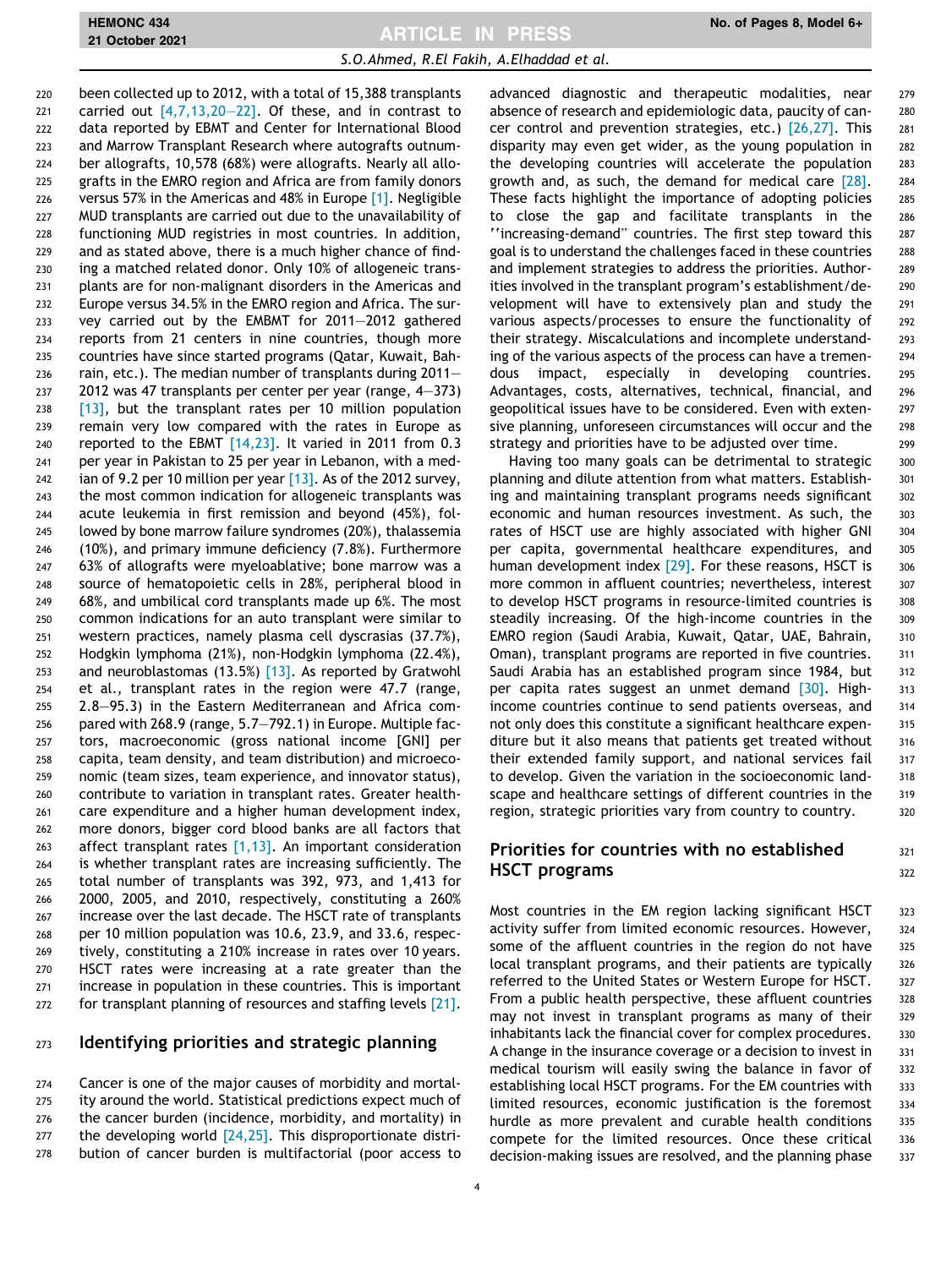## HEMONC 434 No. of Pages 8, Model 6+

|                     | Stage I                     | Stage II                                | Stage III                             |
|---------------------|-----------------------------|-----------------------------------------|---------------------------------------|
| Types of transplant | ■Autologous                 | Stage $1 +$                             | Stage $II +$                          |
| performed           | ■HLA-matched sibling donors | ■All MSD transplants including MMSD     | <b>Haploidentical</b>                 |
|                     |                             | ■Autologous with cryopreserved products | ■&/or MUD, MMUD                       |
|                     |                             |                                         | $\blacksquare$ & / or UCB             |
|                     |                             |                                         | $\blacksquare$ & / or T-cell depleted |
| Number of HSCT      | 5 Auto-HSCT/year            | 10 Auto-HSCT/year                       | >10 Auto-HSCT/year                    |
|                     | 3-5 Allo-HSCT/year          | 5-10 Allo-HSCT/year                     | >10 Allo-HSCT/year                    |

allo-HSCT = allogeneic hematopoietic stem cell transplant; auto-HSCT = autologous hematopoietic stem cell transplant; HLA = human leukocyte antigen; MMSD = mismatched sibling donor; MMUD = mismatched unrelated donor; MSD = matched sibling donor; MUD = matched unrelated donor; UCB: umbilical cord blood.

 starts, these countries with no established HSCT programs will have a nearly similar pathway to develop such pro- grams. The transplant procedure is complex; a complicated infrastructure and multiple disciplines are involved. Usually, the programs are developed using an organized stepwise approach starting with autologous and a small number of allogeneic transplants. Table 1 summarizes the Worldwide Network for Blood and Marrow Transplantation definition and recommendations of development stages of transplant 347 programs [\[31,32\].](#page-9-0) Healthcare providers and planners should initiate rigorous actions to put the infrastructure in place. Critical components of a functioning transplantation pro- gram include but are not limited to: (a) human resource capacity building (nurses, physicians, pharmacist, labora- tory technicians, etc.), (b) apheresis and cell processing, (c) transfusion medicine and blood banking, (d) pharmaceu- tical division, (e) sanitation and environmental services, (f) infection control, (g) radiology, (h) diagnostic and HLA lab- oratory, (i) quality control, and (j) uninterrupted power sup- ply system. All these have to be planned in the context of changing geopolitical and socioeconomic conditions of the EM countries. We strongly recommend implementing a col- laborative partnership with a regional or international well-established transplant center to build these capacities through staff exchange, outreach programs, logistic sup- port, monitoring visits, shared activities, and standards of practice. Of note, most of the EM region countries have healthcare systems supported economically by the state and since maintaining these programs is expensive, we rec- ommend allocating the budget appropriately depending on the country's constraints and economic status and to explore and benefit from the available global health initia- tives. Having a financial backup and addressing future chal-371 lenges that may arise are critical. [Table 2](#page-7-0) summarizes the author's opinion regarding the strategic priorities for HSCT in the EMRO region.

#### 374 Priorities for countries with established HSCT 375 **programs**

 Several well-established HSCT programs exist in the EMRO countries. The HSCT practice is dynamic and continuous improvements are essential for programs to advance. Many barriers stand in the way of program development in the region and having good strategies may help circumvent some of these limitations. A set of common strategies may 381 help both countries with high and middle-to-low economic 382 resources. These include but are not limited to: (a) expand- 383 ing the transplant bed capacity to provide access for 384 patients in need, (b) skilled staff recruitment and retention, 385 (c) integration and empowerment of specialized nurses and 386 other support staff and have them participate and make 387 decisions on daily rounds as an essential part of the health-<br>388 care team as these support teams have been historically 389 undervalued, (d) create education and training curricula 390 relevant to the local context, (e) public education and cam- 391 paigns using modern tools and platforms to teach the public 392 about various conditions that can be cured by transplanta- 393 tion as this may engage more volunteers and may help to 394 disseminate the mission, and (f) establish local registries 395 and databases to generate local data and to collaborate 396 with the existing international registries. In addition to 397 these common strategies, countries with limited resources 398 may want to invest in: (a) haploidentical transplant as a 399 default alternate donor transplant as this will provide a 400 donor for virtually all patients in need with a lower total 401 cost than other alternate sources (MUD or cord blood) 402  $[33]$ , (b) tailoring the conditioning regimens based on locally  $403$ generated data, (c) outsourcing some expensive tests to ref- 404 erence labs as this may save some funds to use in other 405 areas, (d) explore alternate funding pathways as most of  $406$ these programs run on a tight governmental budget (charity,  $407$ support organizations, etc.), and (e) explore opportunities 408 offered by global health initiatives. For countries with high 409 income, programs probably operate on a more relaxed bud- 410 get and strategies to invest in advanced options and high- 411 tech in the transplant field are needed: (a) seek accredita- 412 tion to improve quality and performance (Foundation for 413 the Accreditation of Cellular Therapy [FACT] and Joint 414 Accreditation Committee of the ISCT-EBMT [JACIE] accred- 415 itation), (b) reduce dependence on referrals to outside 416 countries so that local expertise can be built, (c) advance 417 research opportunities and collaboration to generate local 418 data (pharmacogenomics effects in specific population 419  $[34]$ , study regional differences in the outcomes depending  $420$ on genetic background [e.g., unpublished data from King 421 Faisal Specialist Hospital and Research Center showing a 422 higher risk of relapse with translocation (8:21)-acute mye- 423 loid leukemia], genetic polymorphism, consanguinity 424 effects on transplant outcomes, inherited diseases out- 425 comes post-transplant, graft-versus-host disease [GvHD] in 426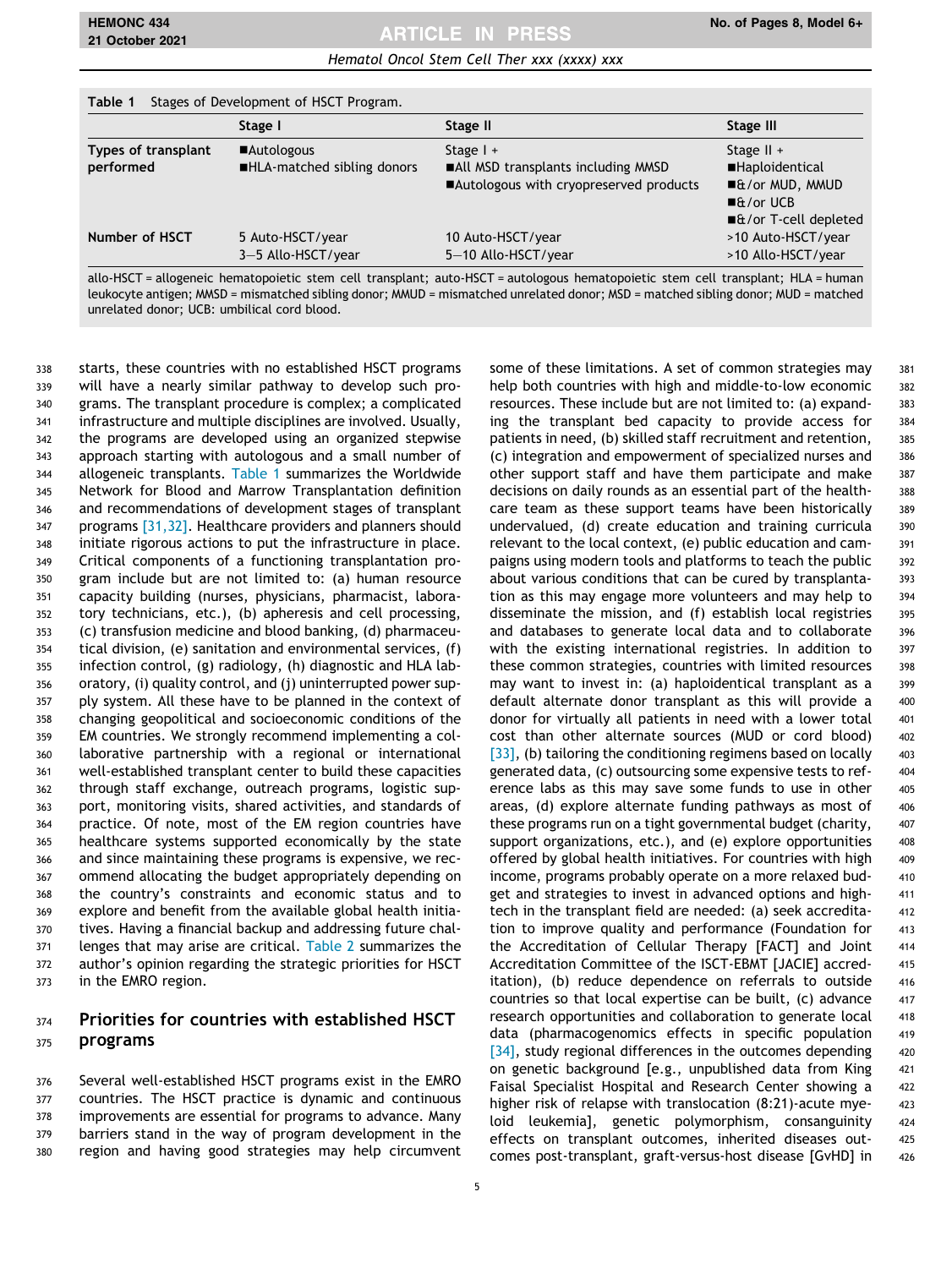#### Table 2 Author's Opinion Regarding the Strategic Priorities for HSCT in the EMRO Region.

<span id="page-7-0"></span>

|                           | Countries with no established HSCT         | Countries with established HSCT program           |
|---------------------------|--------------------------------------------|---------------------------------------------------|
|                           | program                                    |                                                   |
| Common strategies         | -Partnership with a regional or            | -Expand transplant bed capacity                   |
| regardless of the         | international well-established transplant  | -Establish outpatient HSCT service                |
| economic resources        | center                                     | -Skilled staff recruitment and retention          |
|                           | -Human resource capacity building          | -Integration and empowerment of all supportive    |
|                           | -Apheresis and cell processing             | services in patient care                          |
|                           | -Transfusion medicine and blood banking    | -Create education and training curricula relevant |
|                           | -Pharmaceutical division                   | to the local context                              |
|                           | -Environmental services                    | -Public education campaigns                       |
|                           | -Infection control                         | -Establish local registries and databases to      |
|                           | -Radiology, intensive care, and other      | generate local data and to collaborate with the   |
|                           | supportive disciplines                     | existing international registries                 |
|                           | -Diagnostic and HLA laboratory             |                                                   |
|                           | -Quality control and standard operating    |                                                   |
|                           | procedures                                 |                                                   |
|                           | -Use strategic planning tools to help with |                                                   |
|                           | planning                                   |                                                   |
| Countries with high       | -Outreach programs                         | -Seek accreditation                               |
| income                    | -Medical tourism                           | -Reduce dependence on referrals to outside        |
|                           | -Staff exchange and training partnership   | countries                                         |
|                           | -Advanced laboratory technologies          | -Advance research opportunities and               |
|                           | -Information technology software and       | collaboration to generate local data              |
|                           | artificial intelligence                    | -Invest in advanced laboratory techniques         |
|                           |                                            | -Build long-term survivorship programs            |
|                           |                                            | -Invest in cellular and gene therapy techniques   |
|                           |                                            | and therapeutics                                  |
|                           |                                            |                                                   |
|                           |                                            | -Explore new concepts in conditioning             |
|                           |                                            | -Fertility preservation services                  |
|                           |                                            | -Invest in information technology platforms       |
| Countries with middle and | -Assess the economic impact                | -Establish haploidentical transplant as the       |
| low income                | -Infrastructure development                | default alternate donor transplant                |
|                           | -Focus on haploidentical transplant        | -Tailor conditioning regimens according to local  |
|                           | -Seek support from global health           | data and diseases                                 |
|                           | initiatives                                | -Outsource expensive tests to reference labs      |
|                           | -Secure financial backup                   | -Encourage the use of generic drugs and           |
|                           | -Uninterrupted power supply system         | biosimilars                                       |
|                           |                                            | -Explore alternate funding pathways (charity,     |
|                           |                                            | support organizations, volunteers etc.)           |
|                           |                                            | -Explore opportunities offered by global health   |
|                           |                                            | <i>initiatives</i>                                |

EMRO <sup>=</sup> Eastern Mediterranean regional office; HLA <sup>=</sup> human leukocyte antigen; HSCT <sup>=</sup> hematopoietic stem cell transplant.

No. of Pages 8, Model 6+ No. of Pages 8, Model 6+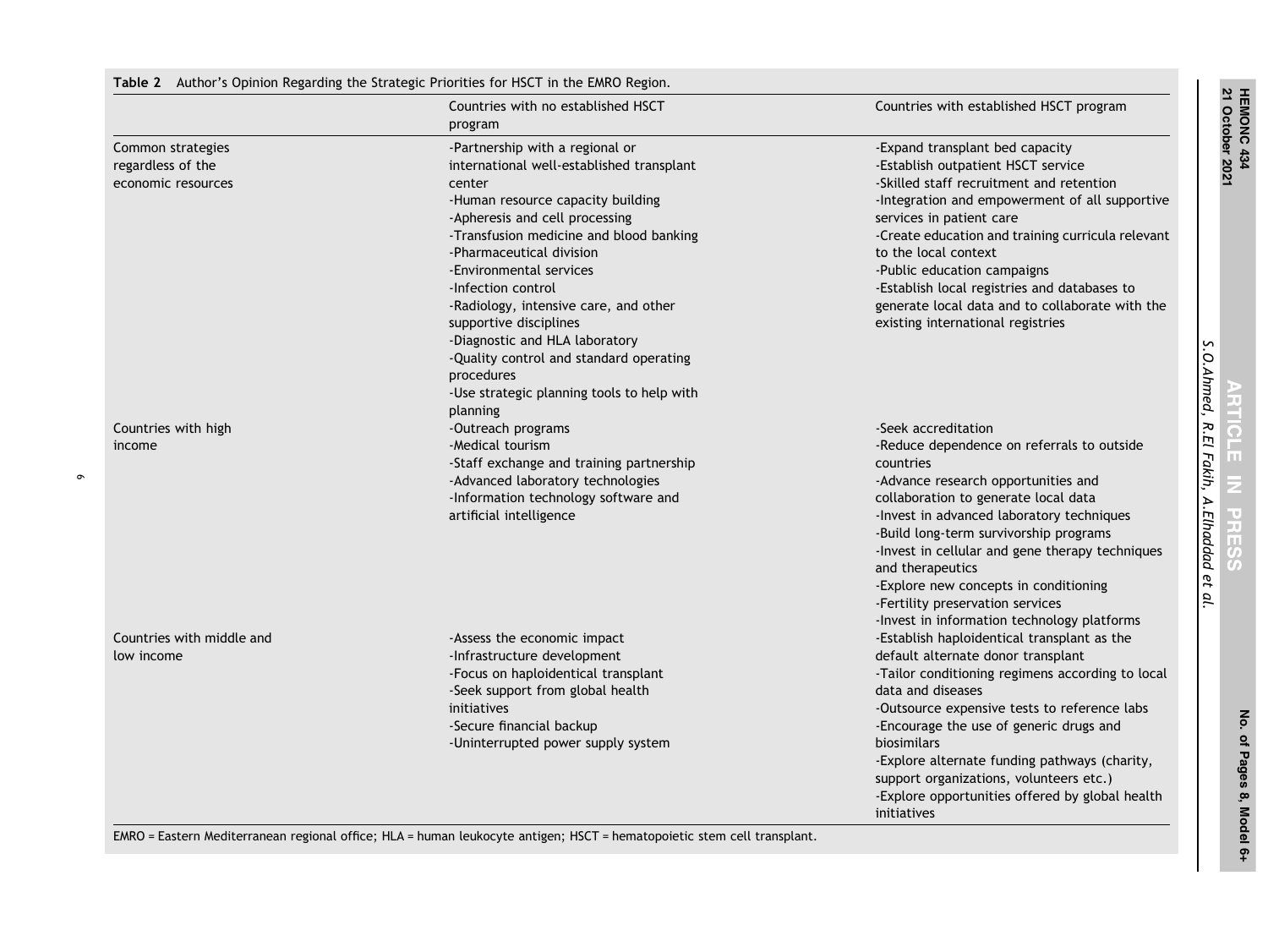## <span id="page-8-0"></span>HEMONC 434 No. of Pages 8, Model 6+<br>21 October 2021 2007 12:00 No. of Pages 8, Model 6+

#### Hematol Oncol Stem Cell Ther xxx (xxxx) xxx

 genetically homogenous communities, infectious disease issues related to transplantation in specific geographic areas etc.), (d) invest in advanced laboratory techniques (e.g., whole genome and next-genome sequencing, etc.), (e) build long-term survivorship programs as HSCT survivors are living longer and are expected to face late complications (second cancers, endocrinopathies, cardiac effects, etc.), (f) invest in evolving cellular and gene therapy techniques and thera-435 peutics, (g) explore new concepts in conditioning and how to integrate the novel therapies or techniques in the exist- ing transplant platforms (clonal antibodies conditioning, targeted drug delivery, chimeric antigen receptor T-cell therapy, etc.), (h) fertility preservation services as these are limited and poorly regulated in the EM region (cultural issues, scarcity of credible sperm banking facilities, state regulations, etc.), and (i) invest in information technology platforms which may help predicting outcomes after allo- HSCT and even in GvHD (artificial intelligence, machine learning, build in-house software and programs tailored to local needs, etc.). [Table 2](#page-7-0) summarizes the author's opinion regarding the strategic priorities for HSCT in the EMRO 448 region.

#### <sup>449</sup> Conclusion

 Establishing or maintaining an HSCT program is not an easy task and requires many predictions and preparations in a constantly evolving world, especially in the setting of lim-453 ited resources and competition from emerging alternatives. We herein present a brief overview of the transplant land- scape in the EMRO region and provide a list of potential strategies to push the field forward in these countries. These strategies provide a starting point that can help healthcare planners to lay out their policies and approaches in the context of the local conditions as priorities and resources are different for each country. Transplant pro- grams constitute a financial ordeal. However, with the increasing trend of worldwide transplant activity and the paucity of alternatives, countries with minimal resources need to establish or further develop their programs to accommodate the demands. Of note, the cost of transplants in developing countries is much less compared with that in 467 developed countries  $[5,35-38]$ . However, it remains a sig- nificant economic burden. Therefore, the planning phase is critical and a comprehensive team should allocate ample time to lay out a master plan. Collaborative partnership with well-established national or international centers is essential to mitigate the risk and appropriately allocate the available resources.

#### 474 Declaration of Competing Interest

475 All authors declare no conflicts of interest.

#### <sup>476</sup> References

477 [1] Gratwohl A, Pasquini MC, Aljurf M, Atsuta Y, Baldomero H, 478 Foeken L, et al. One million haemopoietic stem-cell transplants: a retrospective observational study. Lancet Haematol 479 2015;2:e91–e100. 480

- [2] Niederwieser D, Baldomero H, Atsuta Y, Aljurf M, Seber A, 481 Greinix HT, et al. One and half million hematopoietic stem cell 482 transplants (HSCT). Dissemination, trends and potential to 483 improve activity by telemedicine from the worldwide network 484 for blood and marrow transplantation (WBMT). In: American 485 Society of Hematology Washington, DC; 2019.
- [3] Gooley TA, Chien JW, Pergam SA, Hingorani S, Sorror ML, 487 Boeckh M, et al. Reduced mortality after allogeneic 488 hematopoietic-cell transplantation. N Engl J Med 489 2010;363:2091–101. 490
- [4] Aljurf MD, Zaidi SZ, El Solh H, Hussain F, Ghavamzadeh A, 491 Mahmoud HK, et al. Special issues related to hematopoietic 492 SCT in the Eastern Mediterranean region and the first regional 493 activity report. Bone Marrow Transplant 2009;43:1–12. 494
- [5] Mahmoud HK, El-Haddad AM, Fahmy OA, El-Emary M, Nassar A, 495 Abdel-Mooti M, et al. Hematopoietic stem cell transplantation 496 in Egypt. Bone Marrow Transplant 2008;42:S76-80.
- [6] www.embmt.com. http://www.embmt.org/. Accessed 6 498 March 2017. 499
- [7] Aljurf M, Zaidi SZ, Hussain F, Ghavamzadeh A, Alimoghaddam 500 K, Jahani M, et al. Status of hematopoietic stem cell 501 transplantation in the WHO Eastern Mediterranean Region 502 (EMRO). Transfus Apher Sci 2010;42:169–75. 503
- [8] The World Factbook 504
- [9] The World Bank. 505
- [10] Mokdad AH, Forouzanfar MH, Daoud F, El Bcheraoui C, Moradi- 506 Lakeh M, Khalil I, et al. Health in times of uncertainty in the 507 eastern Mediterranean region, 1990–2013: a systematic anal- 508 ysis for the Global Burden of Disease Study 2013. Lancet Glob 509 Health 2016;4:e704–13. 510
- [11] Modell B, Darlison M. Global epidemiology of haemoglobin 511 disorders and derived service indicators. Bull World Health 512 Organ 2008;86:480-7.
- [12] Young NS, Kaufman DW. The epidemiology of acquired aplastic 514 anemia. Haematologica 2008; 93: 489 - 92. Shahaman and Superior 315
- [13] Aljurf M, Nassar A, Hamidieh AA, Elhaddad A, Hamladji RM, 516 Bazarbachi A, et al. Hematopoietic stem cell transplantation in 517 the Eastern Mediterranean Region (EMRO) 2011–2012: A 518 comprehensive report on behalf of the Eastern Mediterranean 519 Blood and Marrow Transplantation group (EMBMT). Hematol 520 Oncol Stem Cell Ther 2015;8:167–75. 521
- [14] Passweg JR, Baldomero H, Peters C, Gaspar HB, Cesaro S, 522 Dreger P, et al. Hematopoietic SCT in Europe: data and trends 523 in 2012 with special consideration of pediatric transplantation. 524 Bone Marrow Transplant 2014;49:744–50. 525
- [15] Trends C. World Family Map 526
- [16] Besse K, Maiers M, Confer D, Albrecht M. On Modeling human 527 leukocyte antigen-identical sibling match probability for allo- 528 geneic hematopoietic cell transplantation: estimating the 529 need for an unrelated donor source. Biol Blood Marrow 530 Transplant 2016;22:410–7. 531
- [17] Warsy AS, Al-Jaser MH, Albdass A, Al-Daihan S, Alanazi M. Is 532 consanguinity prevalence decreasing in Saudis?: A study in two 533 generations. Afr Health Sci 2014;14:314–21. 534
- [18] Hamidieh AA, Dehaghi MO, Paragomi P, Navaei S, Jalali A, 535 Eslami GG, et al. Efficiency of allogeneic hematopoietic SCT 536 from HLA fully-matched non-sibling relatives: a new prospect 537 of exploiting extended family search. Bone Marrow Transplant 538 2015;50:545–52. 539
- [19] Elbjeirami WM, Abdel-Rahman F, Hussein AA. Probability of 540 finding an HLA-matched donor in immediate and extended 541 families: the Jordanian experience. Biol Blood Marrow Trans- 542 plant 2013;19:221–6. 543
- [20] Mohamed SY, Fadhil I, Hamladji RM, Hamidieh AA, Fahmy O, 544 Ladeb S, et al. Hematopoietic stem cell transplantation in the 545 Eastern Mediterranean Region (EMRO) 2008–2009: report on 546